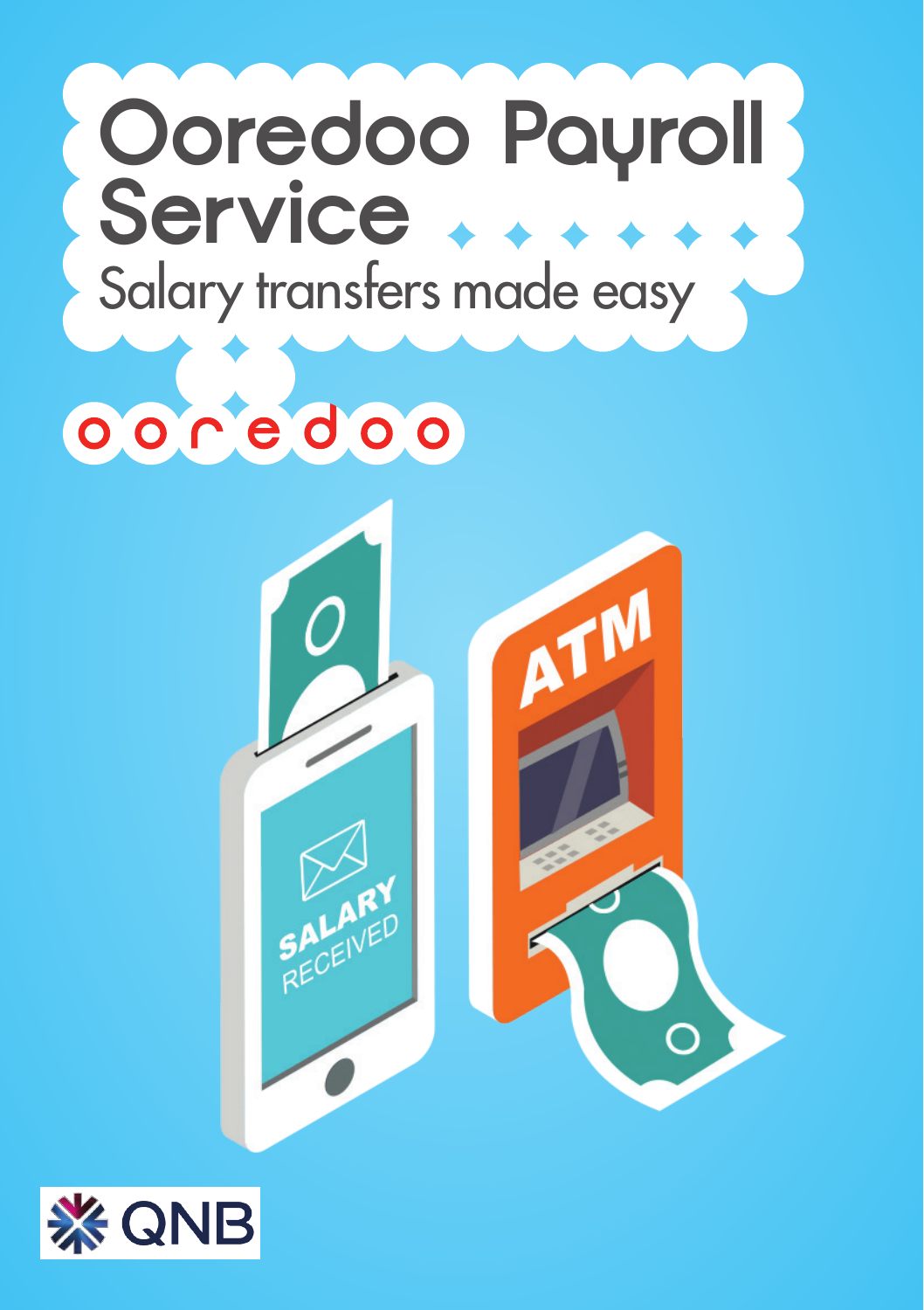# **Ooredoo Payroll Service**

### **Offering a great new way for business payroll processing**

Ooredoo and QNB have partnered to provide a unique payroll service for businesses and employees in Qatar.

Companies will now have the advantage of an easily managed payment service that delivers directly to employees using QNB processing.

Employees will enjoy safe and secure salary transfers they can access with a payroll card at any ATM or use in Point of Sale (POS) transactions in stores, in addition to other great services with

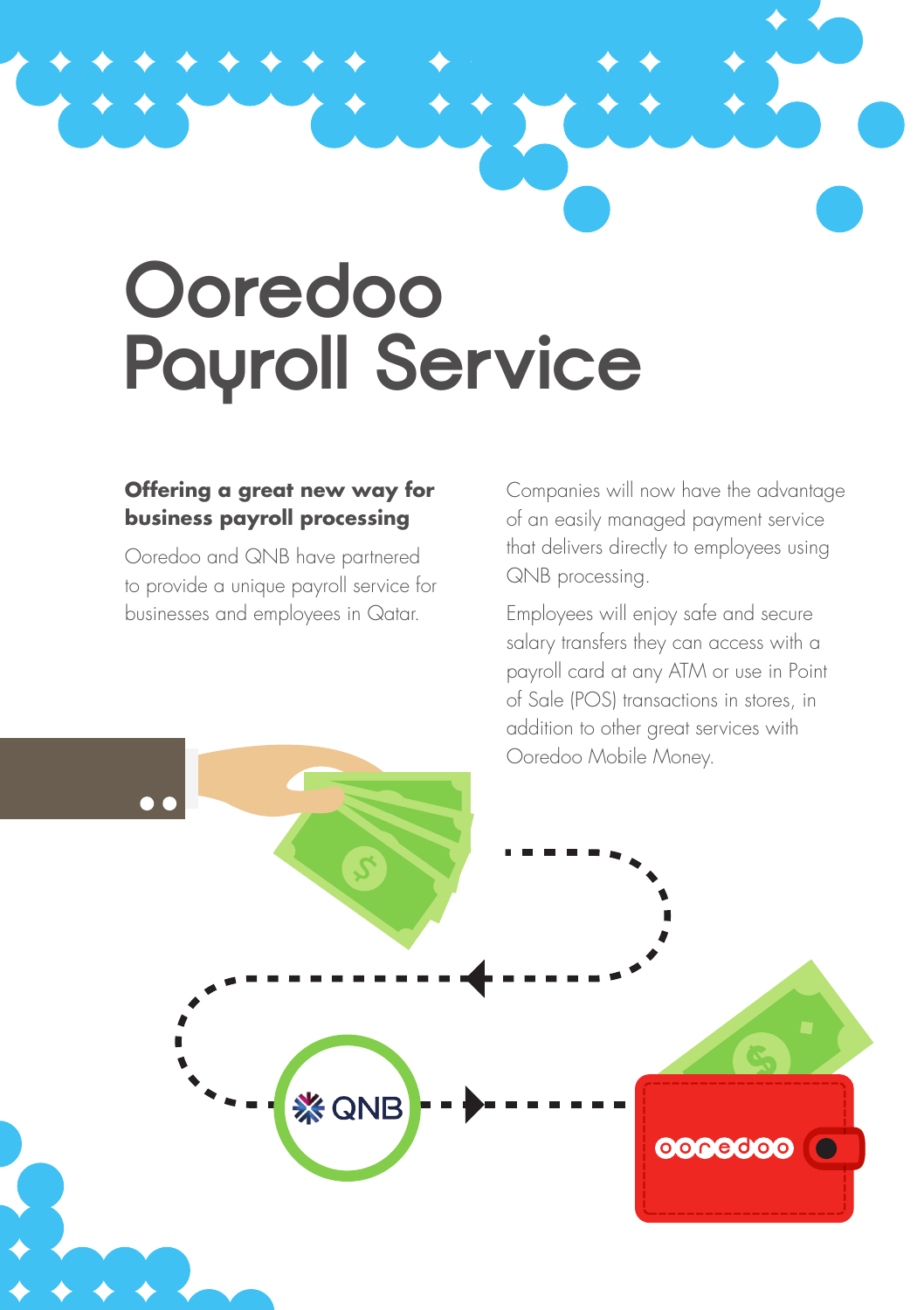

# **Benefits**

With Ooredoo Payroll Service, you can now pay employee salaries seamlessly with benefits unique to companies, employees, and Qatar as a whole:

## **• Wage Protection System**

Ooredoo Payroll provides peace of mind that your company is adhering to the new labour laws being introduced in Qatar in 2015 with regards to electronic salary payments to employees.

### **• Reduce Costs and Increase Efficiency**

Eliminate the need to distribute cheques or cash with simple electronic salary disbursement and streamline the administrative processes of issuing and reconciling payments.

## **• Corporate Responsibility**

Ooredoo Payroll Service will allow your company to show transparency, reduce fraud, and improve on service delivery to your employees.

### **• Employee Satisfaction and Financial Inclusion**

Opening a Mobile Money account for employees will give them financial inclusion, especially for those without bank accounts, by offering a convenient way to store and safeguard their money.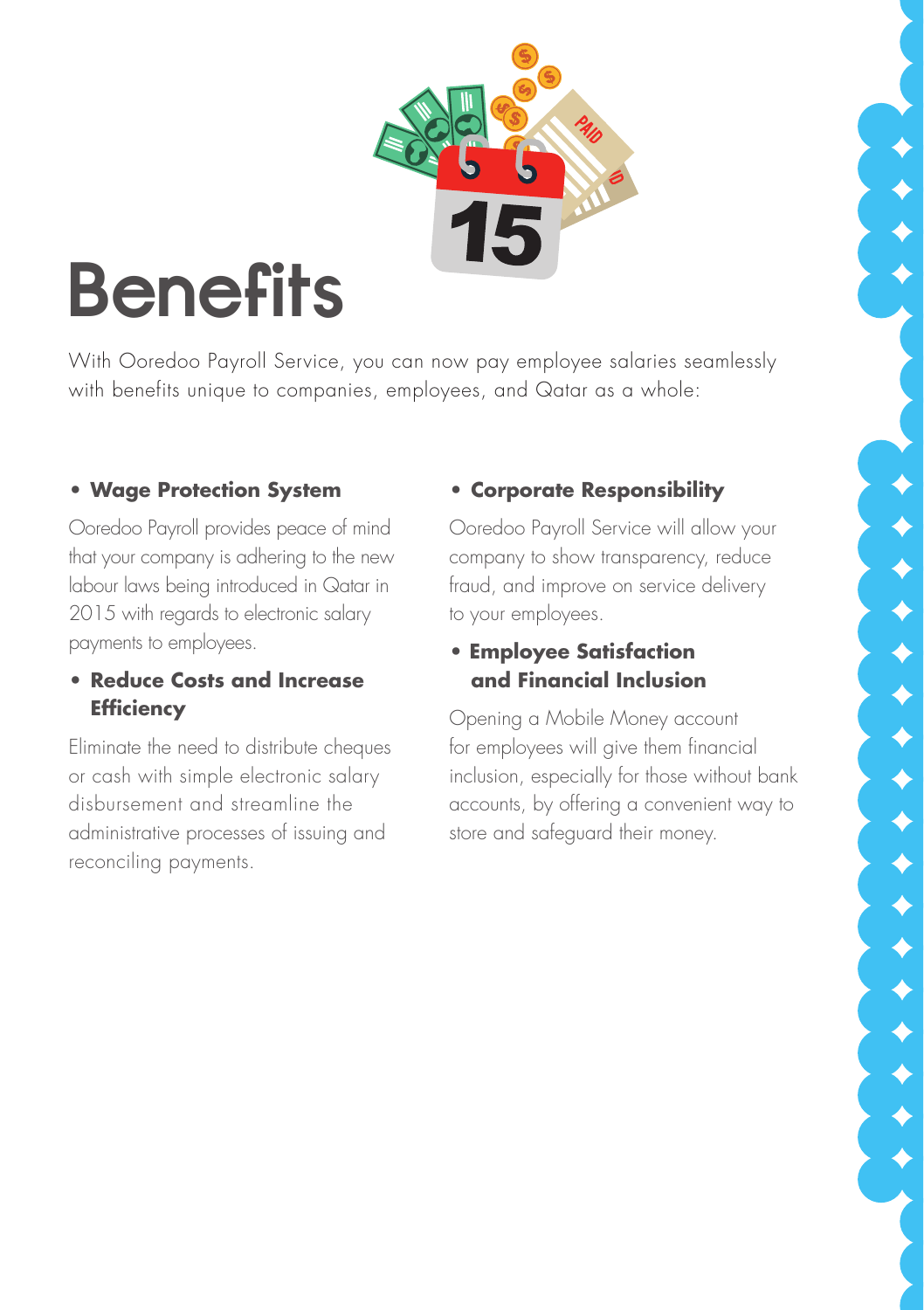#### **• Convenience**

\* \* \* \* \* \* \* \* \* \* \* \* \* \* \*

- The card can be used at any ATM or POS terminal in Qatar and beyond.
- PIN reissuance can be carried out on QNB ATM's
- 5 free monthly ATM withdrawals
- Up to 6 months statement printouts at Ooredoo store

# Employee Card Fees

| Card Replacement                 | QR 30       |
|----------------------------------|-------------|
| 9 E A<br>Ŧ<br><b>PIN Reissue</b> | <b>FREE</b> |
| POS Purchase                     | <b>FREE</b> |
| <b>Internet Purchases</b>        | <b>FREE</b> |
| ATM Withdrawal (Qatar)           | FREE*       |
| ATM Withdrawal (International)   | <b>QR15</b> |

\* Five (5) ATM withdrawals FREE per month. Thereafter, QR 3 is charged per withdrawal.

# Card Daily Limits

| ATM Withdrawal | QR 15,000 |
|----------------|-----------|
| POS Purchase   | QR 15,000 |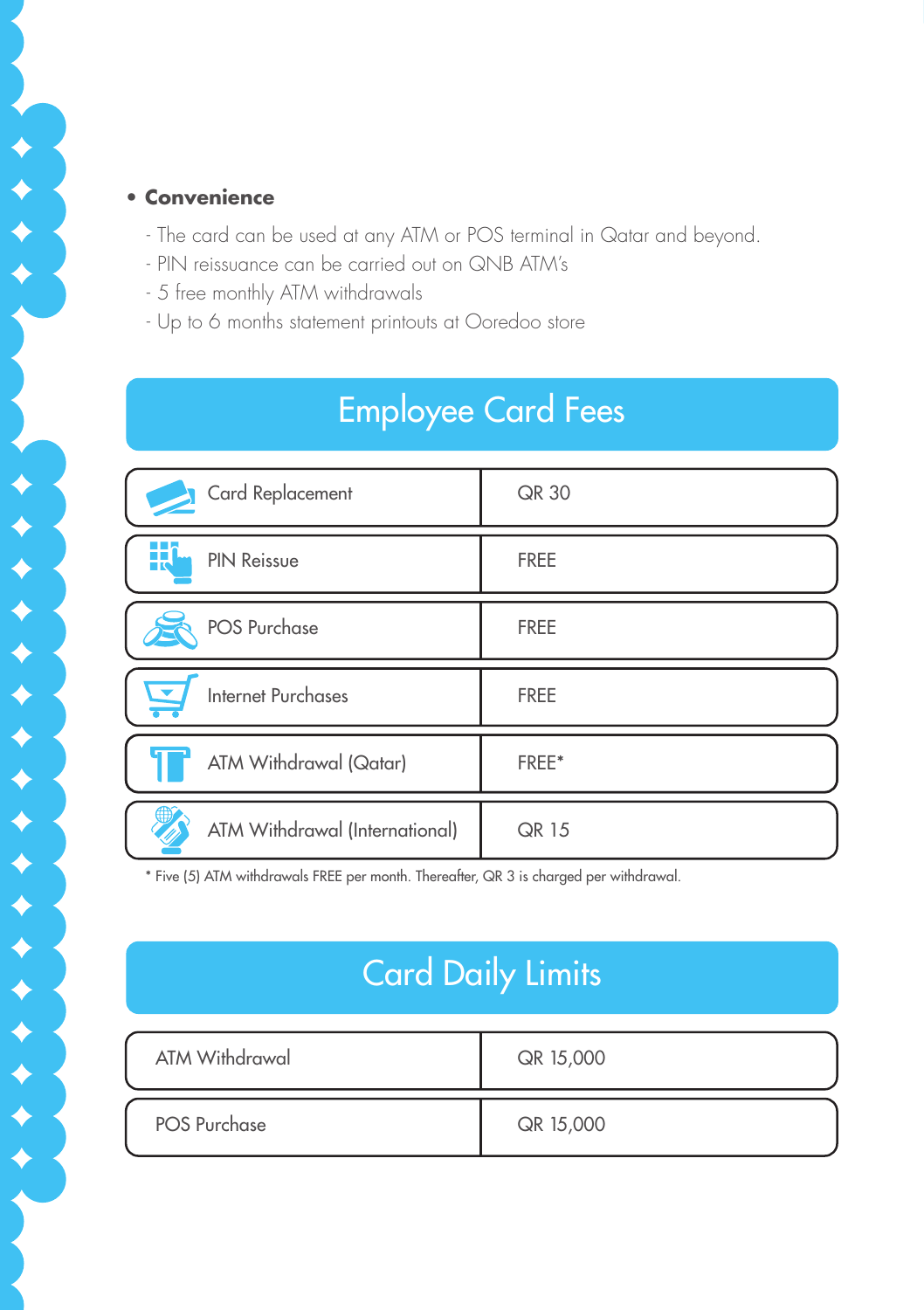# **How does it work?**

Ooredoo and QNB have collaborated to provide a simple payroll process for companies and account opening for employees.

### **• Payroll Process Easy as 1-2-3**

- 1. Corporate sends payroll file and funds to QNB
- 2. QNB processes salaries to individual employee Ooredoo Mobile Money accounts
- 3. Employee receives SMS to confirm salary has been paid

## **• Employee Account Opening**

- 1. Company sends Employee Data File (EDF) to Ooredoo
- 2. Ooredoo sends Mobile Money application form, Hala application form, and Hala SIM card to corporate
- 3. Corporate distributes SIM cards to employees and returns signed application forms to Ooredoo
- 4. Ooredoo delivers Payroll Cards and PIN to corporate
- 5. Corporate distributes Payroll Card and PIN to employees

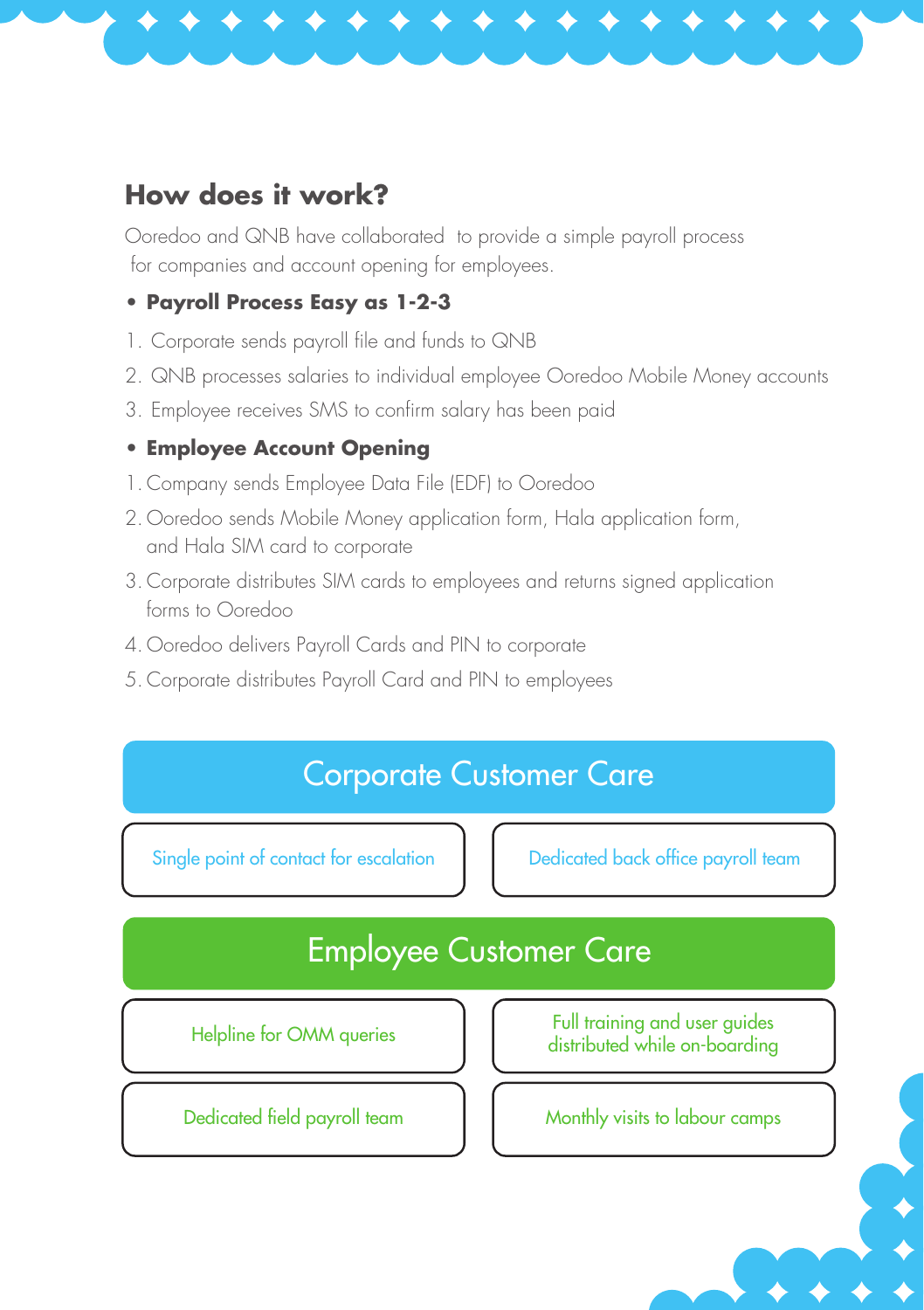# **What is Ooredoo Mobile Money?**

Ooredoo Mobile Money (OMM) is a safe, secure and convenient mobile wallet service that allows employees to register for a "Mobile Wallet Account" so that they can deposit, withdraw, pay and send money in Qatar or abroad instantly through their phones.

With the Payroll Service, employees are also issued a MasterCard Payroll Card that allows them to use any ATM to gain easy access to their cash, and gives them the ability to spend at any merchant in Qatar.

Ooredoo Mobile Money also provides employees with other great services such as:

- Instant international remittance to over 200 countries
- Instant Hala top-up with 10% extra credit
- Fantastic promotions including reduced transfer fees, free international calling, cash-back offers, and more

**Ooredoo Payroll, enriching employees' everyday lives and helping fulfill their dreams and aspirations.**



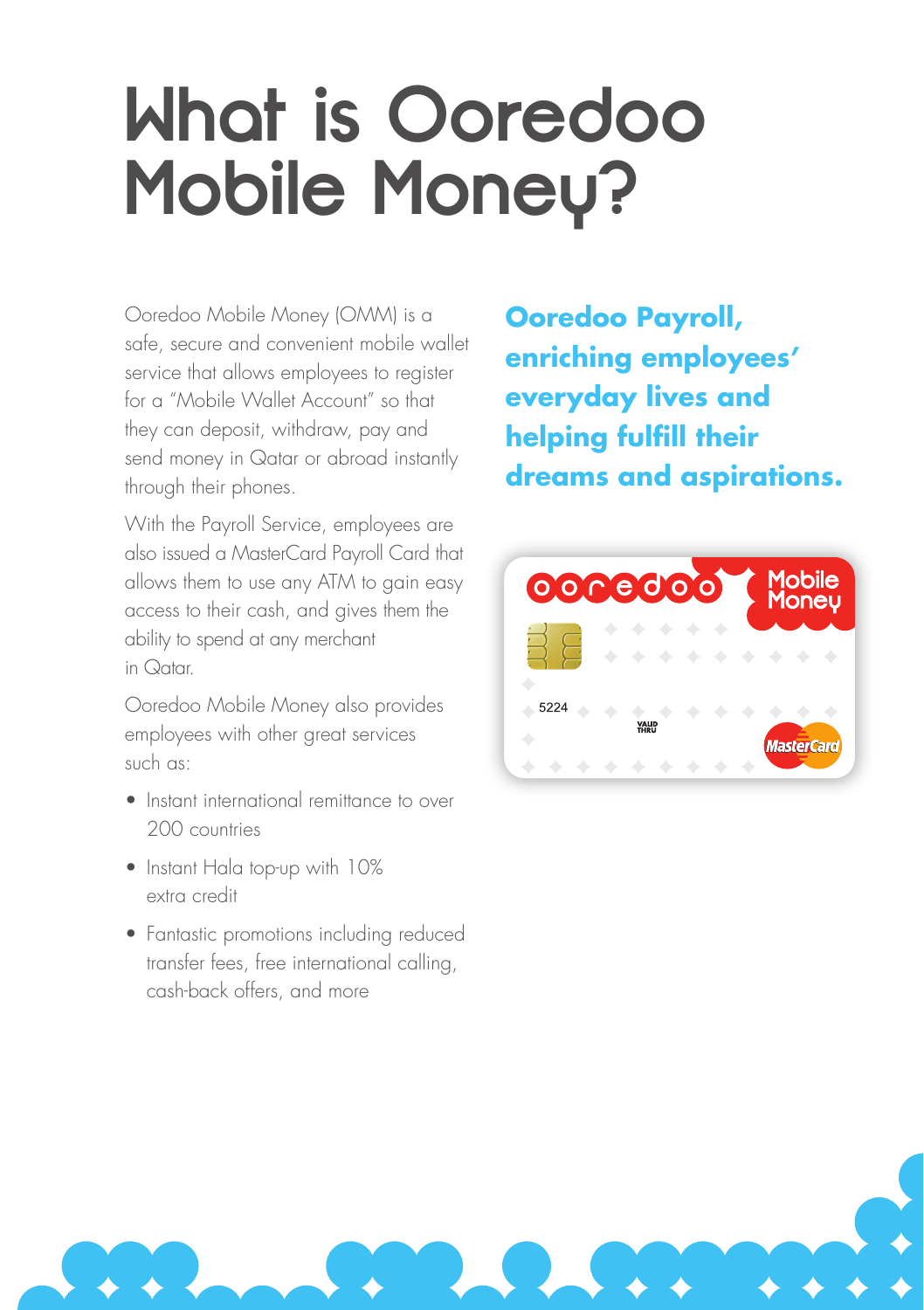

**For further information, please contact us at mobilemoneypayroll@ooredoo.qa**